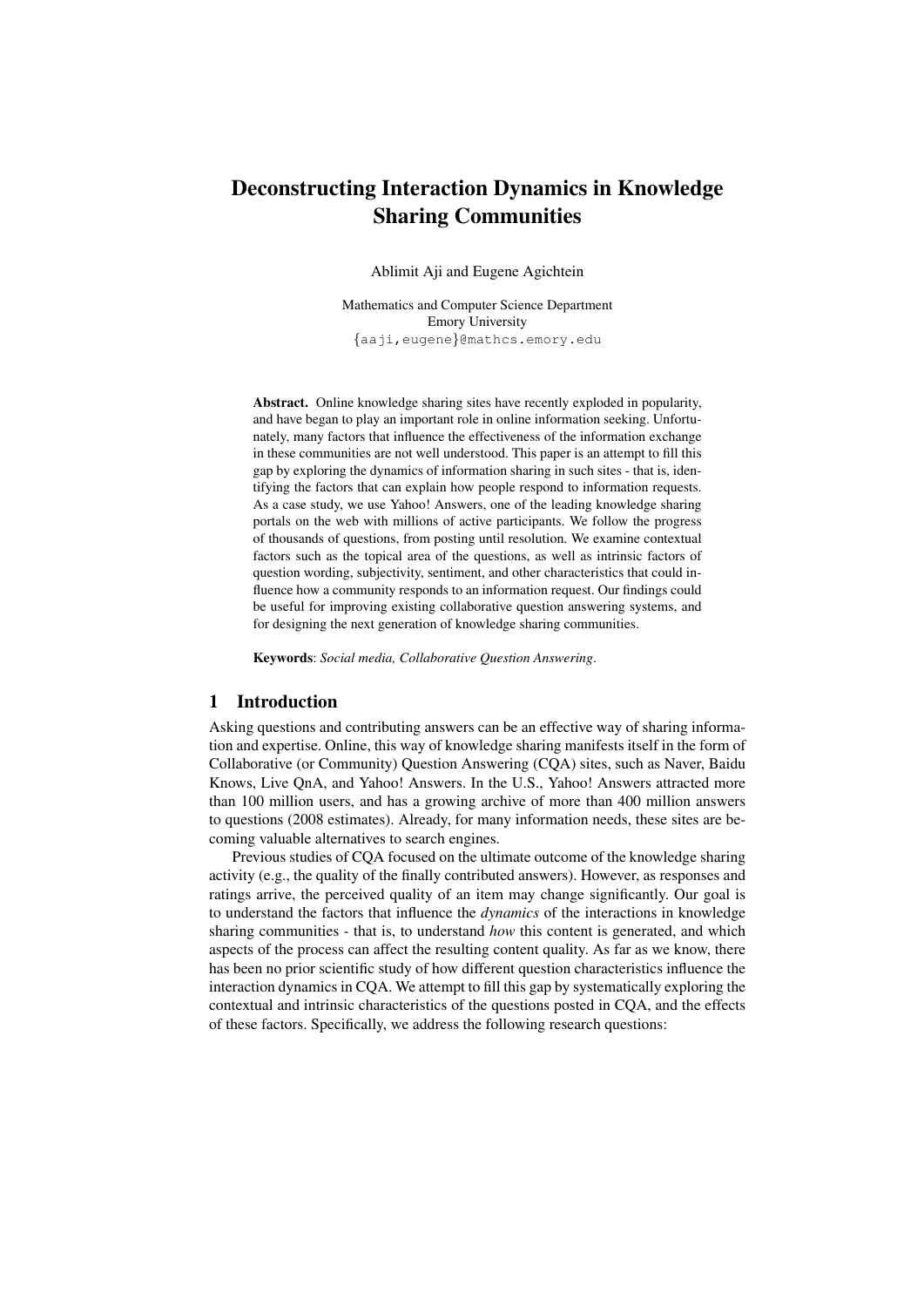- 2 Ablimit Aji and Eugene Agichtein
- *How does the question context influence the community response?*
- *What intrinsic question qualities influence the community response?* For this, we examine how the question aspects such as subjectivity, sentiment, conversational orientation and writing quality affect the dynamics of community responses.
- *How do question context, wording, and response dynamics effect the quality and timeliness of the answers obtained?*

We present, to the best of our knowledge, the first large-scale empirical study of temporal dynamics for collaborative question answering to explore the factors that can explain the CQA interactions.

In addition to better understanding the dynamics and behavior of collaborative question answering communities, our results could have practical applications including better real-time CQA content ranking for search engines, and more accurate and timely filtering for high quality content. More generally, our findings can be useful to improve existing collaborative question answering systems, and for designing the next generation of knowledge sharing communities.

# 2 CQA Overview and Description

We first briefly review the Community Question Answering setting. A user (asker) selects an appropriate topical category, and posts a question, optionally. Newly posted questions appear in the "Open Question" list for each category, reverse ordered by the time they posted. At this point, other users can answer this question, or can rate the already posted answers. If the asker is satisfied with any one of the submitted answers, he or she can choose it as "best" answer. If the asker has not closed the question during the "Open Question" period, the "best" response chosen by votes from other users.

## 2.1 Data Collection and Statistics

To obtain the data for our study, we repeatedly crawled the Yahoo! Answers using the provided API, to capture the arrival of user contributions nearly real time. For this, we tracked a total of approximately 10,000 questions, sampled from 20 categories, over each of the questions' lifetimes. Specifically, for each category, after a new question appears on the "Open Questions" list, we begin tracking it (up to 200 questions per run per category) every five minutes until the question is closed or moved to the "Undecided Question" status. As a result, we obtained approximately 22 million question-answerfeedback snapshots in total, capturing feedback and contribution dynamics for a representative sample of CQA. We refer to this dataset as *AnswersTemporal*. Ultimately (after filtering and cleaning), the *AnswersTemporal* dataset consists of the interaction data for 9,747 questions and for the 47,780 answers posted for these questions.

## 2.2 Temporal Dynamics of CQA

In popular CQA sites, most questions stay on the front page of the respective category for only a few minutes. These questions tend to receive many answers initially, but the rate of arrivals of answers and user ratings decreases over time (Fig 1(a)). In contrast, user feedback ratings continue to arrive hours or even days after the question and answers have been posted. We conjecture that as the questions and answers are indexed by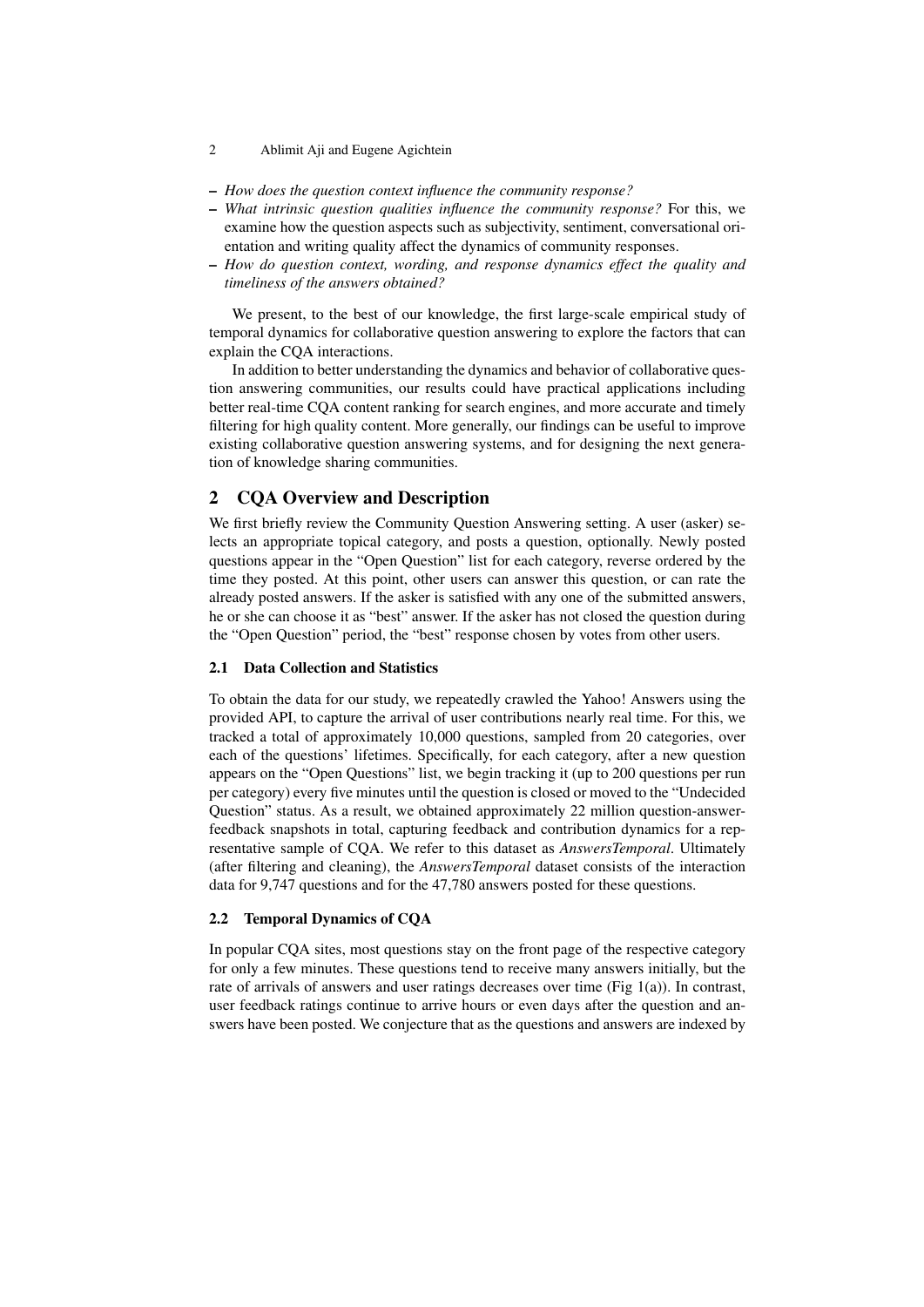the web search engines, additional users view the questions and the answers, but tend to rate the content instead of contributing new answers. Interestingly, answers eventually chosen as "Best" by the asker appear to arrive somewhat later than non-best answers (Figure 1 (b)). That is, 56% of the eventual "Best" answers arrive within first 30 minutes, compared to 70% for Non-Best answers (a statistically significant difference over our large sample of questions). Having discussed the overall patterns of answer arrival, we now delve into more detailed analysis of the *content* of the questions.



Fig. 1: Answer and rating arrival time, averaged across all categories, for the first 500 minutes of question lifetime (a), and arrival rate for "Best" vs. "Non-Best" answers for the first 500 minutes after posting (b).

# 3 Factors behind CQA Dynamics

In this section we describe the factors that could influence interaction dynamics, namely the question context, the intrinsic characteristics of the questions, and answer quality.

Question Context: Yahoo! Answers has 26 top level categories and more than 1000 lower level subcategories. These categories differs from each other in topical focus and community demographics. Based on previous work [1], we expect question category (and more generally, a forum chosen) to have significant effects on content creation speed and quality.

Intrinsic Question Characteristics: We now define the intrinsic question dimensions, drawn from the literature to be important aspects of textual communication.

- Subjectivity: CQA sites increasingly attract users interested in obtaining opinions of other users about social norms, preferences, and popularity. As has been suggested in previous work (e.g., [2] and references therein), question subjectivity can significantly affect the quality, quantity, and the tone of the answers posted by the community. Our hypothesis, is that question subjectivity will also influence interaction dynamics such as the rate of answer and ratings arrival, and other factors such as agreement of the asker rating ("stars") with community ratings ("thumbs").
- Conversational Orientation: Another important dimension, distinct from subjectivity, is whether a question is a fact seeking information or is simply a start of a conversation. Note that conversational questions may in fact be objective (e.g., "What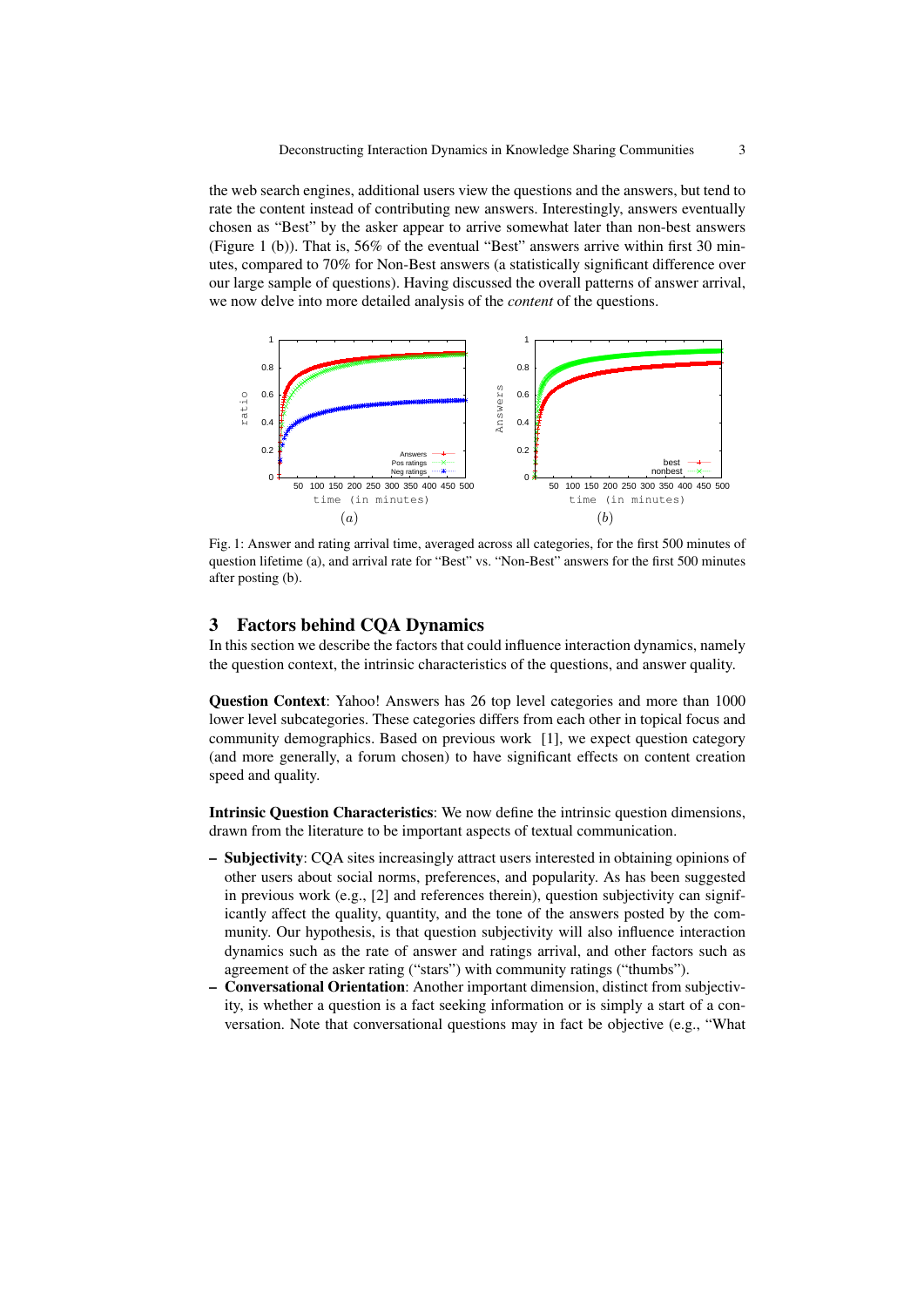#### 4 Ablimit Aji and Eugene Agichtein

are the problems with [Windows] Vista?"), thus this factor is different from subjectivity [3]. Our hypothesis is that this dimension will also have a measurable effect on interactions and behavior of the community.

- Sentiment: An important feature that distinguishes CQA content from other web content is that both questions and answers can carry a sentimental orientation (that is, have a negative or positive connotation). For example, a question ("How stupid must you be to wear shorts and flipflops when it's cold?") makes a clear negative statement. We expect such questions to attract answers at different rates and of different quality than questions that are positive or neutral.
- Quality: Previous research showed strong correlation between question quality and answer quality [4]. We hypothesize that question quality would have an effect on the arrival of best answer (and popular answers in general) as questions that are well stated and interesting should attract good answers faster.

Answer Quality: Ultimately, the goal of CQA is to obtain information (answers) for the asker's information needs. Thus, quality and timeliness of answers obtained are perhaps the most important "output" variables of a CQA system. We also examine the effects of the contextual and intrinsic question factors above on the answer quality, as rated by both the asker and the community.

# 4 Experimental Setup

To analyze interaction dynamics, we first report on the large-scale manual labeling of question characteristics, and then describe the metrics used to analyze the responses.

# 4.1 Manual Labeling

To obtain human judgements, we utilized the Amazon Mechanical Turk (MTurk) service. Briefly, MTurk provides the infrastructure for "workers" to select Human Intelligence Tasks (HITs) that can be, for example, questions for which we wish to obtain human judgments regarding sentiment. Our typical HIT would include 10 questions, each with the text and the context (category) provided to the rater. Five workers rated each question for the various dimensions described above; the ratings were filtered by using majority opinion (that is, picking the label chosen by at least three out of the five Turk workers). From the 2000 initially labeled questions, 1570 remained after filtering, which we consider reliable human ratings. We refer to this dataset as *QuestionsLabeled*, and report the annotator agreement in Table 1. This dataset can be downloaded, by request, from http://ir.mathcs.emory.edu/shared/sbp2010/.

|                                                             |  |        | $ O$ rientation Subjectivity Question Quality Sentiment Answer Quality |       |       |  |  |  |
|-------------------------------------------------------------|--|--------|------------------------------------------------------------------------|-------|-------|--|--|--|
| $\left  \text{Agreement} \right $ 0.7765                    |  | 0.7396 | 0.701                                                                  | 0.647 | 0.682 |  |  |  |
| Table 1: Annotator agreement for question and answer labels |  |        |                                                                        |       |       |  |  |  |

#### 4.2 Asker Satisfaction vs. Popularity

To complement the understanding the dimensions of the questions, it is important to examine the perceived quality of the contributed answers. Intuitively, the most important factor for an answer should be whether the asker considered it to be the best answer for the question. However, we observed that this selection does not always agree with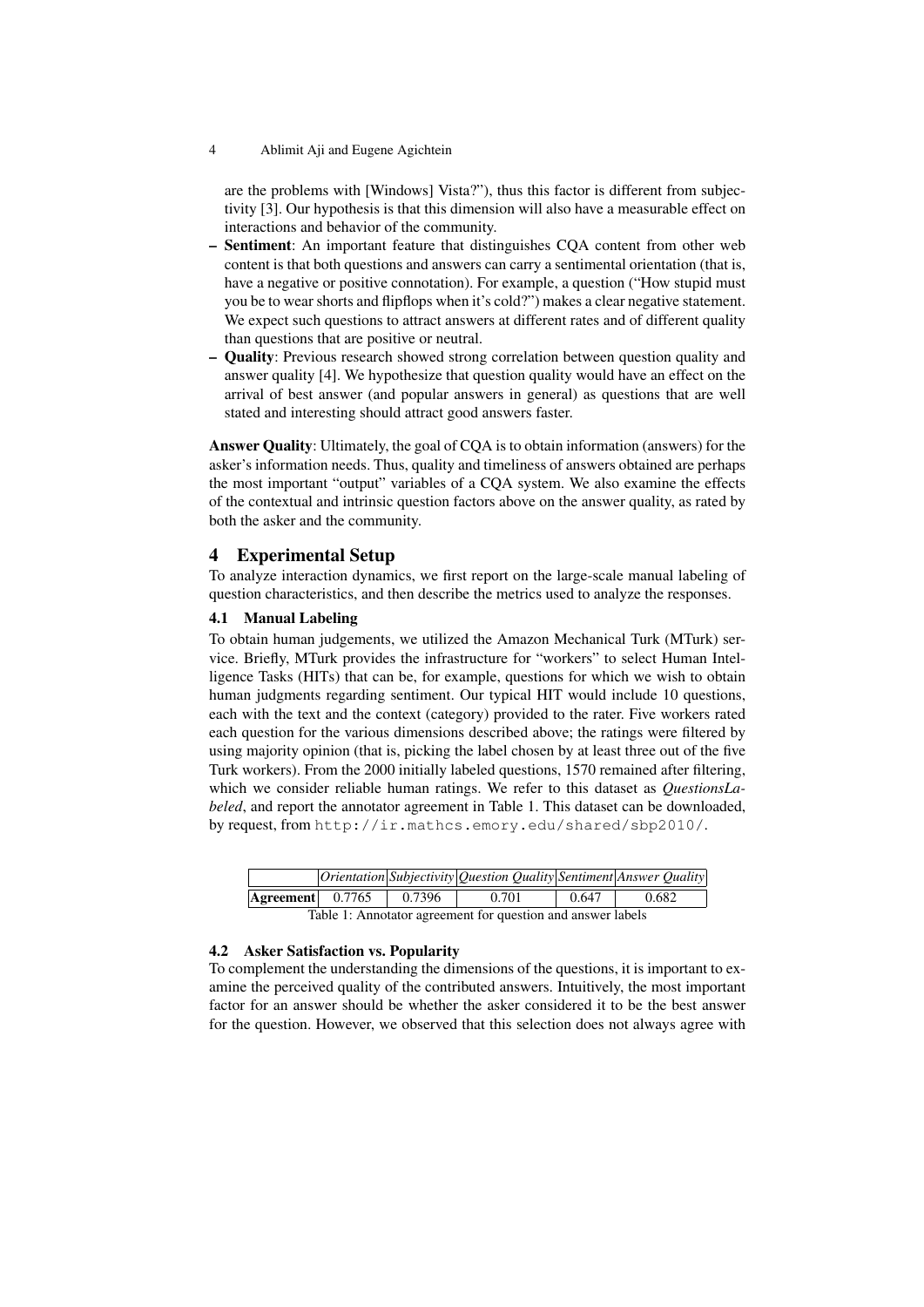the community ratings. To quantify this discrepancy, we used the traditional measure from information retrieval, Mean Reciprocal Rank (MRR), computed by ranking the answers in order of decreasing "Thumbs up" ratings, and identifying the rank of the actual "best" answer, as selected by the asker. More precisely:

$$
MRR = \frac{1}{|Q|} \sum_{i=1}^{N} \frac{1}{rank_i}
$$

where  $rank_i$  is the rank of the best answer among the answers submitted for question  $i$ .

# 5 Results: Effects of Question Factors on CQA Dynamics

This section reports the effects of both contextual and intrinsic question characteristics on content creation, namely answer and rating arrival and answer quality.

#### 5.1 Contextual Factors: Question Category

Question category influences many aspects of CQA dynamics, such as time to first answer, time to closing a question, and answer quality [4]. In particular, as Figure 2 shows, there is a large difference in answer arrival rates across categories. For example, in the top level category "Health," which is relatively popular, nearly 65% of the answers arrived in the first 10 minutes, whereas only 20.4% arrive within the first 10 minutes for the category "Travel".



| <b>Category Name</b>           |      | <b>MRR</b> Answer |
|--------------------------------|------|-------------------|
| <b>Local Business</b>          | 0.46 | 2.96              |
| Yahoo Products                 | 0.46 | 4.28              |
| Travel                         | 0.43 | 4.86              |
| Science and Mathematics        | 0.41 | 4.27              |
| Computer and Internet          | 0.40 | 4.11              |
| <b>Consumer Electronics</b>    | 0.39 | 3.84              |
| <b>Entertainment and Music</b> | 0.33 | 9.74              |
| Family and Relationship        | 0.30 | 8.32              |
| <b>Beauty and Style</b>        | 0.30 | 6.67              |
| Pregnancy and Parenting        | 0.29 | 9.06              |
| Average                        | 0.37 | 6.4               |
|                                |      |                   |

Fig. 2: Answer arrival patterns for categories

Table 2: Average MRR values (asker vs. community agreement) for selected categories

Interestingly, the agreement between the asker and the community (modeled with the MRR metric defined above) also varies significantly across question categories, as shown in Table 2. In general MRR is higher for categories with shorter average thread length (which would make high MRR more likely), but is not always the case (eg., Beauty & Style vs. Entertainment & Music). This indicates that in some categories community consensus is more difficult to achieve than in other categories, which would also indicate higher rate of subjective or conversational questions.

# 5.2 Effects of Intrinsic Question Factors

Question Subjectivity: We expect subjectivity of a question to be less dominant than category but still related to other important factors such as average answer arrival and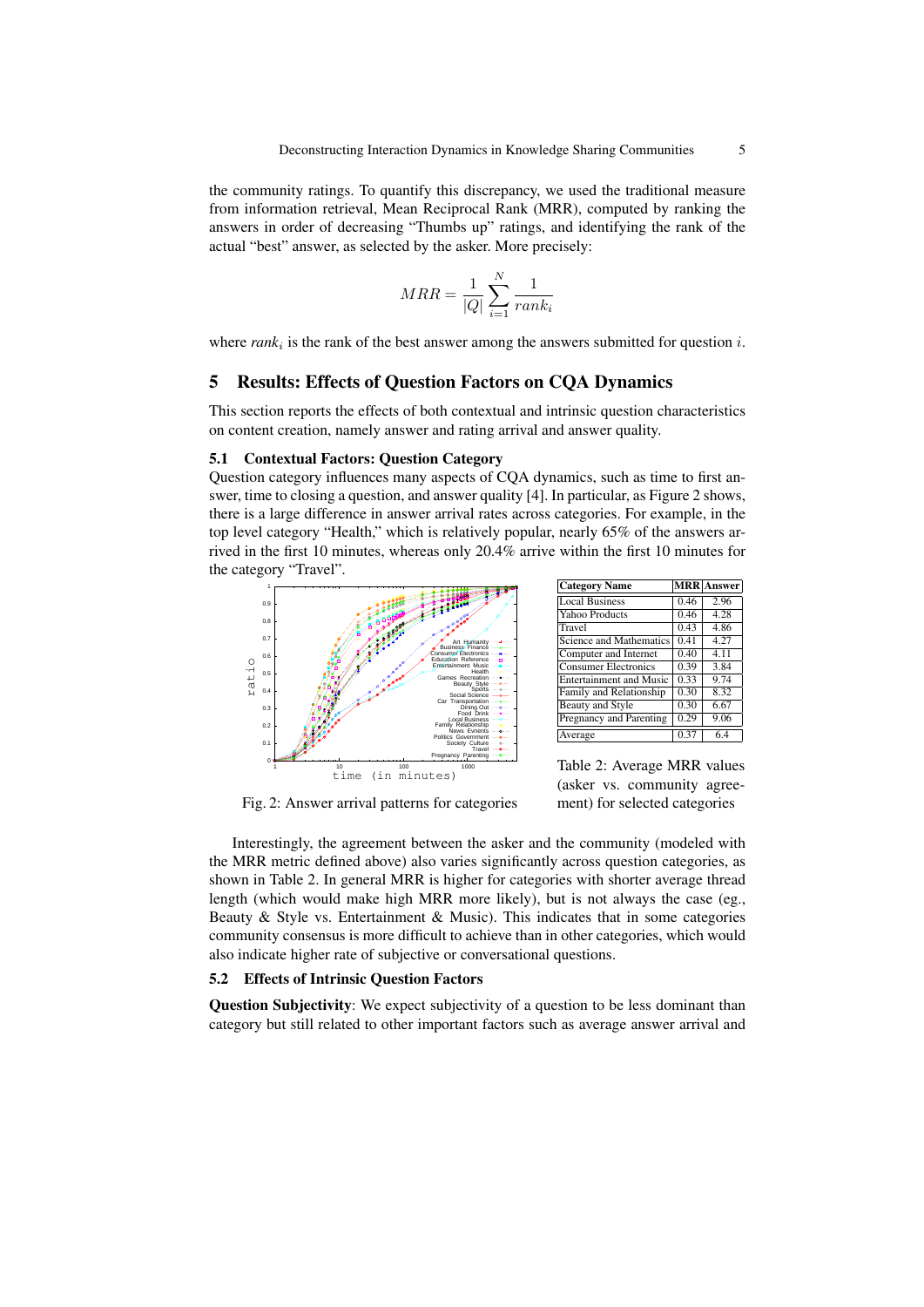

Fig. 3: Effects of Question Characteristics on Answer and Vote Dynamics: answer arrival (a) and answer ratings (d) grouped by subjectivity; answer arrival (b) and answer ratings (e) grouped by informational orientation; and answer arrival (c) and answer ratings (f) grouped by question sentiment.

MRR. In particular, more answers arrive for subjective questions than for objective questions (Figure 3 (a)), and user ratings exhibit a similar skew towards subjective questions (Figure 3 (d)). Interestingly, answer ratings for subjective question arrive faster than ratings to user answers to objective questions. This is more noticeable for positive user ratings.

Conversational Orientation: Answer arrival and rating arrival for questions with different conversational vs. informational orientations are reported in Figure 3 (b) and (e), respectively. We observe that first answers for conversational questions arrive faster than for informational questions. This is not surprising since conversational questions are more common and users are willing to answer conversational questions compared to more difficult factual or informational ones. However, user ratings for informational questions suggest a different dynamic. Positive user ratings for conversational questions arrived faster than for informational questions, while *negative* user ratings for both conversational and informational questions arrive at the same rate.

Question Sentiment: Recall that we hypothesized that question's sentiment would affect the answer arrival rate as well as the ratings. Figure 3 reports answer arrival dynamics (c) and rating arrival dynamics (f) for these different question types. Answers to negative questions arrive significantly faster than answers to positive and neutral questions; interestingly, positive *ratings* arrive much faster to negative questions, whereas positive and negative ratings arrive roughly at the same rate for positive and neutral questions. Based on manual examination of the examples, we conjecture that this effect is caused by the selection bias of the raters participating in negative question threads, who tend to support answers that strongly agree (or strongly disagree) with the asker.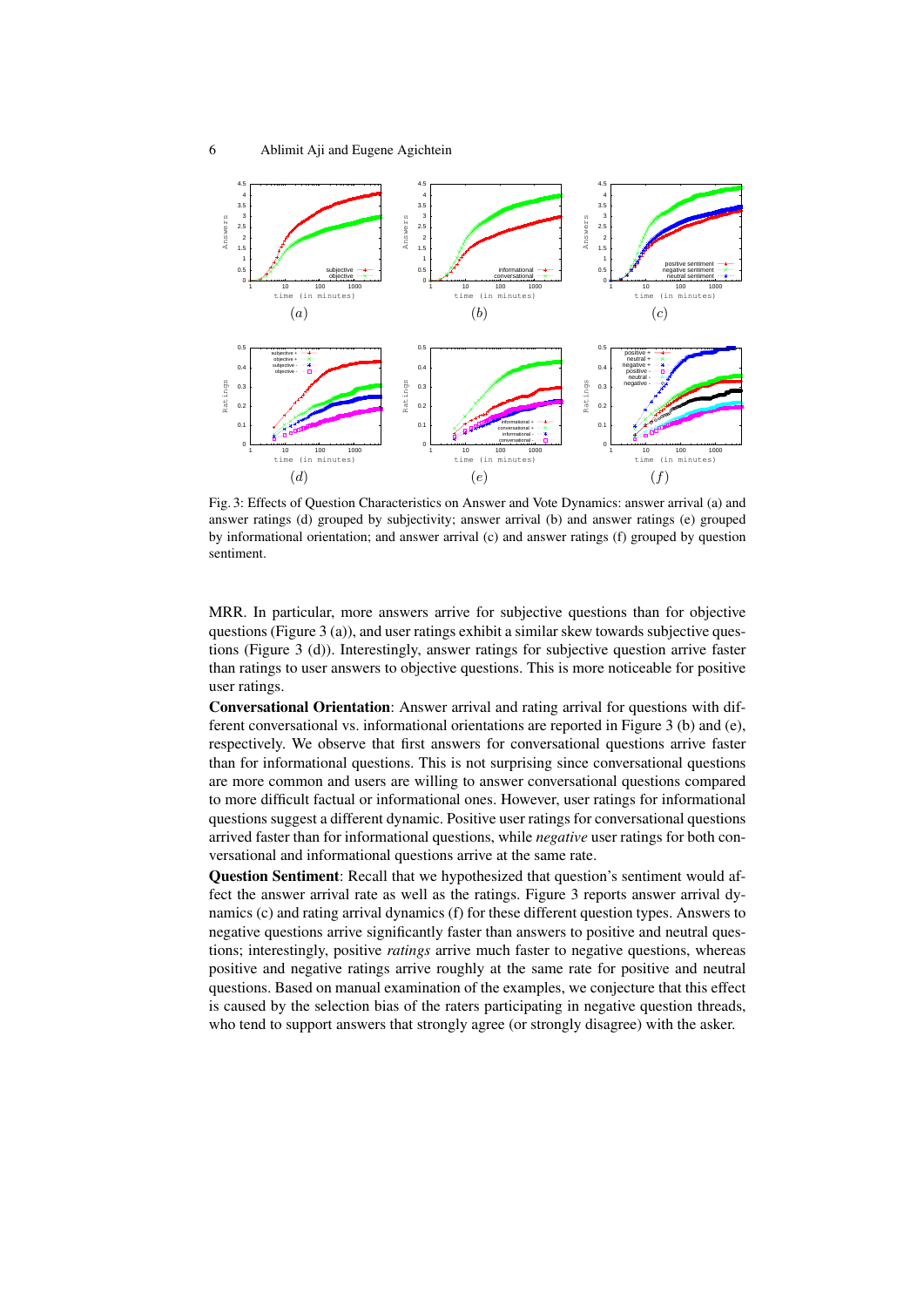Answer quality: We now consider the effects of all the question factors on answer quality. As reported in previous work [4], question quality indeed moderately correlates with answer quality (Pearson  $p = 0.23$ ), and answer length correlates more strongly with answer quality (Pearson  $p = 0.45$ ). However, we were surprised to find that there is weak or no correlation between question subjectivity, orientation, or sentiment and answer quality. That is, while conversational questions tend to elicit more participation from others, the overall quality of the contributed content does not exhibit significant differences (we omit the detailed results for lack of space). Interestingly, CQA participants respond differently to high quality vs. low quality answers (Figure 4). Surprisingly, there is no difference between the number of positive "thumbs up" ratings for high vs. low quality answers, but there *is* a significant difference in the number of the negative "thumbs down" ratings: in other words, it is the negative ratings (or lack thereof) that can more reliably separate high quality answers from low-quality answers.



| <b>Type</b>         |      | <b>MRR</b> Answer |
|---------------------|------|-------------------|
| Informational       | 0.43 | 3.90              |
| Conversational      | 0.39 | 4.80              |
| Subjective          | 0.38 | 4.91              |
| Objective           | 0.44 | 3.85              |
| <b>High Quality</b> | 0.40 | 4.37              |
| Low Quality         | 0.42 | 4.52              |
| Positive            | 0.41 | 4.10              |
| Neutral             | 0.41 | 4.40              |
| Negative            | 0.38 | 5.00              |

Fig. 4: Positive (+) and Negative (-) rating arrival for high, fair, and low-quality answers.

Table 3: Agreement(MRR) of asker's choice of best answer with the community for different question types.

Asker vs. Community Agreement: Finally, we consider the Asker and community agreement for different types of questions (Table 3). The most noticeable differences confirm our hypotheses: askers of informational questions tend to agree with the most popular answers more often than conversational (MRR of 0.43 vs. 0.39), and askers of objective questions tend to agree with community more than askers of subjective questions (MRR 0.44 vs. MRR 0.38). Interestingly, question quality and question sentiment do not appear to have significant influence on asker's and community agreement.

#### 6 Related Work

One of the main goals of CQA is to enable the exchange of high-quality, relevant information between community participants. Finding such quality information, where in QA communities quality varies significantly, provides a unique challenge, which recently has been addressed in references [4], [5]. This previous work treated CQA content as static and no attempt was made to classify content while it is still being updated/rated.

References [6, 7] introduced more fine-grained models of individual user actions generating content in blogs and other social media. Our study is also related to recent work by Harper et al. [3] which consider some of the similar features for automatic classification of questions in CQA into informational or conversational, but in a static,